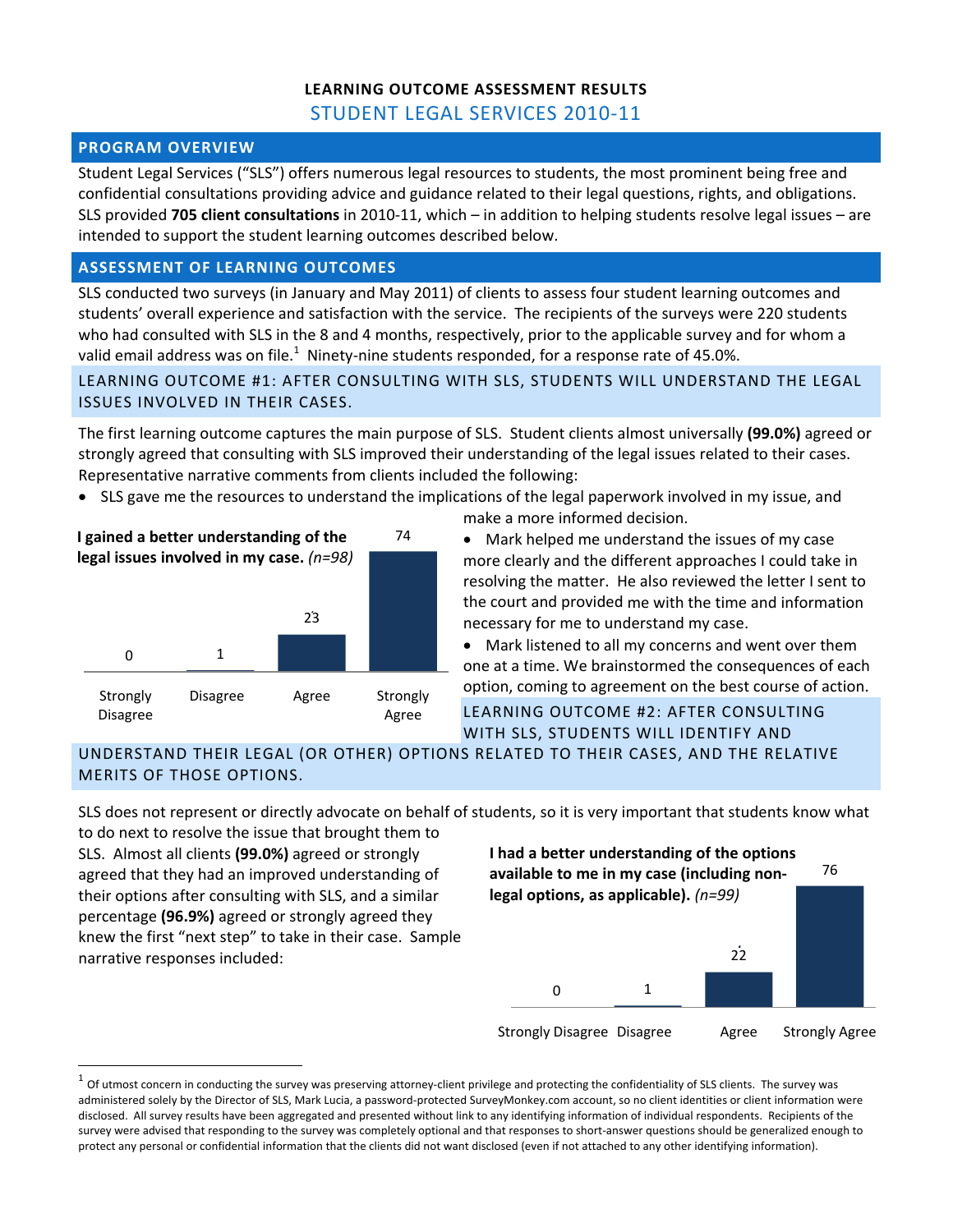# **I had a clear idea of the first "next step" to**

**take (if any) in my case.** *(n=98)*



• So much help, support, and fresh ideas for how to handle my case. It made me aware of prospects outside of hiring an expensive lawyer or paying a fine.

 SLS patiently explained my options and meticulously went over my next steps in detail with me. SLS also consulted with me in a timely manner when I was subsequently drafting letters.

 Mark not only answered my questions, gave thorough advice as to how I should go about

negotiating my situation, but also referred me to other helpful resources.

- SLS was very helpful at laying out the options I had with my case, and helping me formulate the best response. Mark also assisted with claim requests and subsequent responses to the companies involved.
- The counselor covered every possibility objectively and gave me all of the time needed to understand my case. He also did further research after I left and emailed me his findings.
- Mark listened to me and carefully explained the terms of the contract, what my outcomes could be, and what would be the costs of each choice.

### LEARNING OUTCOME #3: AFTER CONSULTING WITH SLS, STUDENTS WILL KNOW HOW TO NAVIGATE A PROBLEM/INSTITUTION THAT THEY MIGHT NOT HAVE OTHERWISE KNOWN HOW TO NAVIGATE.

Although most SLS consultations involve fairly simple legal matters, almost all SLS clients are facing their first experience with the law, making it new and unfamiliar. As a result, SLS often helps students work within a system or bureaucracy that they have never used before. **96.9%** agreed or strongly agreed that SLS helped them navigate an issue or institution that they might not otherwise have known how to navigate. Representative comments on this point included:



- SLS was a huge help to me because I had no idea what I should be doing in court, what the consequences of my charges were, and what I options I had. The whole situation was daunting, but after meeting with Mark, I felt much more in control because I understood what I needed to do.
- SLS set out step‐by‐step measures for me to protect myself on my financial/debt issues and gave me a wealth of information which demystified the process(es) I'm facing.
- Mark provided crucial information about the procedures, possible outcomes, repercussions and ways to proceed [in] my case. He empowered me with the knowledge and confidence necessary to represent myself.

LEARNING OUTCOME #4: AFTER CONSULTING WITH SLS, STUDENTS WILL FEEL BETTER EQUIPPED TO HANDLE SIMILAR SITUATIONS IN THE FUTURE.

Ideally, working through a legal question or problem with SLS provides students with transferable skills that they can apply to future experiences. A high percentage **(97.0%)** of SLS clients agreed or strongly agreed that their work with SLS helped them feel better equipped to deal with similar future situations. Related responses included the following:

 With Mark's advice, I successfully resolved my issue. I also learned a lot about the law, and feel more confident in solving legal problems